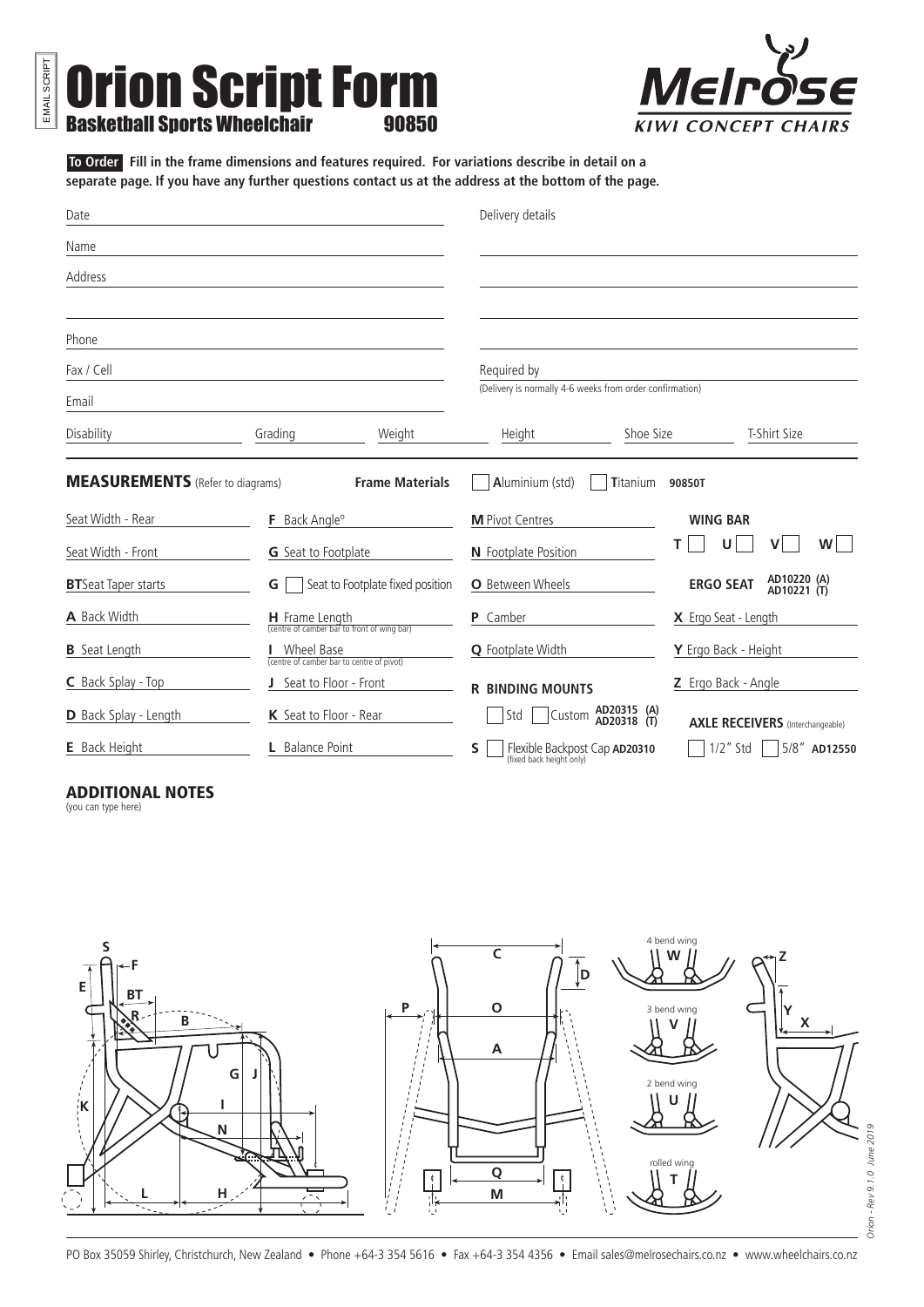## **PAGE 2 Orion Script Form**



| Name                                                                                        |                                                                                                                                                          |                                                                                                                                                               |
|---------------------------------------------------------------------------------------------|----------------------------------------------------------------------------------------------------------------------------------------------------------|---------------------------------------------------------------------------------------------------------------------------------------------------------------|
| <b>FOOTPLATE</b><br>No Footplate                                                            | Alloy tube footplate (std)                                                                                                                               | Alloy footplate cover AD11690                                                                                                                                 |
| <b>ANTI-TIPS</b><br>AD15150 (A)<br>Twin swivel<br>AD15151 (T)                               | AD15100 (A)<br>Single swivel<br>AD15102 (T)                                                                                                              |                                                                                                                                                               |
| <b>BEARINGS</b><br>Standard bearings                                                        | Melrose hybrid ceramic bearings AD20400                                                                                                                  |                                                                                                                                                               |
| <b>CASTORS</b><br>Rollerblade 72mm (std)                                                    | Other                                                                                                                                                    | Pivots protected (set back)                                                                                                                                   |
| <b>UPHOLSTERY</b><br>Seat sling fixed (std)<br>Seat sling wrap-around<br>Solid seat AD18030 | Fixed width back (std)<br>Adjustable back upholstery with<br>adjustable width/height AD16050                                                             | Cushion 3" AD16203<br>No cushion<br>Cushion 1" AD16201<br>Cushion 1" (high density) AD16221<br>Cushion 2" AD16202<br>Cushion 2" (high density) AD16220        |
| <b>SKIRT GUARDS</b><br>No skirt guards                                                      | Fabric skirt quards AD16100                                                                                                                              | AD16125 (A)<br>Alloy skirt quards <b>AD16130 (T)</b> (height)<br>(welded to alloy frame, bolted to titanium frame)<br>ABS rigid skirt guards AD16111 (height) |
| <b>STRAPS, IMPACT GUARDS</b><br>Front hanger covers AD16400<br>Back bar cover AD16420       | Hip strap - webbing AD16510<br>Hip strap - ratchet AD16550<br>Foot strap - webbing (std)<br>Foot strap - ratchet AD16350<br>Knee strap - ratchet AD16351 | Leg strap AD16330<br>Chest strap <b>AD45210</b><br>(measure around your chest and seat back)                                                                  |
| <b>ACCESSORIES</b><br>Wheel bag (black with choice of trim colour) AD16780                  | (Choose your)<br><b>Bk</b>                                                                                                                               | Custom Wheel Bag AD16781<br>BI<br>Gr<br><b>Pk</b><br>Pu<br>(describe below)                                                                                   |

## ADDITIONAL NOTES

(you can type here)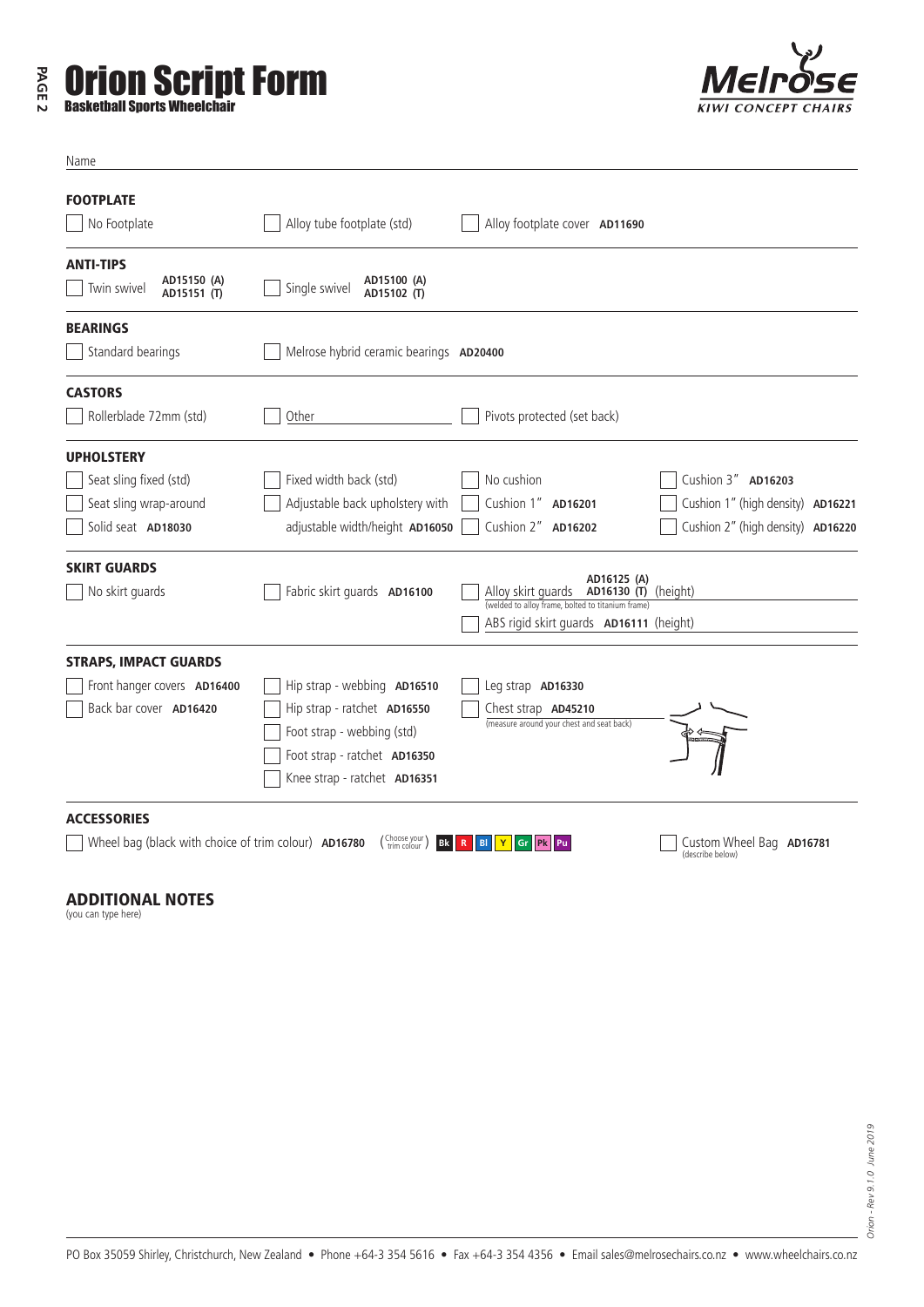| <b>TYRES</b><br>24"<br>Spoked Wheels (std)<br>Kenda Ironcap Blue (std)<br>Kenda Konstrictor (std)<br>Spinergy SL Wheels 1/2" axle (24 spoke, black spokes only) AD13410<br>Spinergy SLX Wheels 1/2" axle (24 spoke, black spokes only) AD13420<br>Schwalbe Right Run AD13740<br>Spinergy SLX Wheels 5/8" axle (24 spoke) AD13430<br>Tufo Tubeless AD13760<br>25''<br>25''<br>Spoked Wheels AD13060<br>Kenda Ironcap Blue (std)<br>Kenda Konstrictor (std)<br>Spinergy SL Wheels 1/2" axle (24 spoke, black spokes only) AD13410<br>Kenda Kaliente AD13721<br>Spinergy SLX Wheels 1/2" axle (24 spoke, black spokes only) AD13420<br>Spinergy SLX Wheels 5/8" axle (24 spoke) AD13430<br>Schwalbe Right Run AD13740<br>Tufo Tubeless AD13760<br>26''<br>26''<br>Spoked Wheels AD13060<br>Kenda Ironcap Blue (std)<br>Spinergy SL Wheels 1/2" axle (24 spoke, black spokes only) AD13410<br>Schwalbe Right Run AD13740<br>Spinergy SLX Wheels 1/2" axle (24 spoke, black spokes only) AD13420<br>Tufo Tubeless AD13760<br>Spinergy SLX Wheels 5/8" axle (24 spoke) AD13430<br>27"<br>27''<br>Spoked Wheels AD13060<br>27" x 1" Kenda Ironcap Blue (std)<br>Tufo Tubeless AD13760<br>Spinergy SL Wheels 1/2" axle (24 spoke, black spokes only) AD13410<br>Spinergy SLX Wheels 1/2" axle (24 spoke, black spokes only) AD13420<br>Spinergy SLX Wheels 5/8" axle (24 spoke) AD13430<br><b>PUSHRIMS - POSITION</b><br><b>PUSHRIMS</b><br>Rubber coated (red) AD13845<br>Anodised alloy (std)<br>Standard<br>In close<br>Onto rim<br><b>SPOKE GUARDS</b><br>Pair of Spoke quards AD13920<br>Nil<br><b>SPARE WHEELS as above</b><br><b>TYRES, TUBES and AXLES on SPARE WHEELS</b><br>Spoked Wheel 24" AD13507 (quantity)<br>Tube fitted AD13695 (quantity)<br>Spoked Wheel 25"/26"/27" AD13561 (quantity)<br>Kenda Tyre fitted AD13701 (quantity)<br>Schwalbe Tyre fitted AD13741 (quantity)<br>Spinergy SL Wheel AD13641 (quantity)<br>the control of the control of the<br>Spinergy SLX Wheel 1/2" axle <b>AD13651</b> (quantity)<br>Tufo Tyre fitted AD13760 (quantity)<br>Axle 1/2" <b>AD12508</b> (quantity)<br><b>SPOKE GUARDS for SPARE WHEELS as above</b><br><b>PUSHRIMS for SPARE WHEELS as above</b><br>Not fitted to spare wheel<br>Fitted to spare wheel<br>Anodised alloy (std)<br>Spoke Guard AD13921 (quantity)<br>Rubber coated (red) AD13846<br><b>EXTRA AXLES</b><br><b>EXTRA BEARINGS</b><br>Axles 1/2" AD12514 (quantity)<br>Steel 608 5/16" AD20402 (quantity)<br>Axles 5/8" AD12516 (quantity)<br>Steel R8 1/2" AD20405 (quantity)<br>Ceramic 608 5/16" AD20403 (quantity)<br>Ceramic R8 1/2" AD20407 (quantity) | Name          |  |
|----------------------------------------------------------------------------------------------------------------------------------------------------------------------------------------------------------------------------------------------------------------------------------------------------------------------------------------------------------------------------------------------------------------------------------------------------------------------------------------------------------------------------------------------------------------------------------------------------------------------------------------------------------------------------------------------------------------------------------------------------------------------------------------------------------------------------------------------------------------------------------------------------------------------------------------------------------------------------------------------------------------------------------------------------------------------------------------------------------------------------------------------------------------------------------------------------------------------------------------------------------------------------------------------------------------------------------------------------------------------------------------------------------------------------------------------------------------------------------------------------------------------------------------------------------------------------------------------------------------------------------------------------------------------------------------------------------------------------------------------------------------------------------------------------------------------------------------------------------------------------------------------------------------------------------------------------------------------------------------------------------------------------------------------------------------------------------------------------------------------------------------------------------------------------------------------------------------------------------------------------------------------------------------------------------------------------------------------------------------------------------------------------------------------------------------------------------------------------------------------------------------------------------------------------------------------------------------------------------------------------------|---------------|--|
|                                                                                                                                                                                                                                                                                                                                                                                                                                                                                                                                                                                                                                                                                                                                                                                                                                                                                                                                                                                                                                                                                                                                                                                                                                                                                                                                                                                                                                                                                                                                                                                                                                                                                                                                                                                                                                                                                                                                                                                                                                                                                                                                                                                                                                                                                                                                                                                                                                                                                                                                                                                                                                  | <b>WHEELS</b> |  |
|                                                                                                                                                                                                                                                                                                                                                                                                                                                                                                                                                                                                                                                                                                                                                                                                                                                                                                                                                                                                                                                                                                                                                                                                                                                                                                                                                                                                                                                                                                                                                                                                                                                                                                                                                                                                                                                                                                                                                                                                                                                                                                                                                                                                                                                                                                                                                                                                                                                                                                                                                                                                                                  | 24"           |  |
|                                                                                                                                                                                                                                                                                                                                                                                                                                                                                                                                                                                                                                                                                                                                                                                                                                                                                                                                                                                                                                                                                                                                                                                                                                                                                                                                                                                                                                                                                                                                                                                                                                                                                                                                                                                                                                                                                                                                                                                                                                                                                                                                                                                                                                                                                                                                                                                                                                                                                                                                                                                                                                  |               |  |
|                                                                                                                                                                                                                                                                                                                                                                                                                                                                                                                                                                                                                                                                                                                                                                                                                                                                                                                                                                                                                                                                                                                                                                                                                                                                                                                                                                                                                                                                                                                                                                                                                                                                                                                                                                                                                                                                                                                                                                                                                                                                                                                                                                                                                                                                                                                                                                                                                                                                                                                                                                                                                                  |               |  |
|                                                                                                                                                                                                                                                                                                                                                                                                                                                                                                                                                                                                                                                                                                                                                                                                                                                                                                                                                                                                                                                                                                                                                                                                                                                                                                                                                                                                                                                                                                                                                                                                                                                                                                                                                                                                                                                                                                                                                                                                                                                                                                                                                                                                                                                                                                                                                                                                                                                                                                                                                                                                                                  |               |  |
|                                                                                                                                                                                                                                                                                                                                                                                                                                                                                                                                                                                                                                                                                                                                                                                                                                                                                                                                                                                                                                                                                                                                                                                                                                                                                                                                                                                                                                                                                                                                                                                                                                                                                                                                                                                                                                                                                                                                                                                                                                                                                                                                                                                                                                                                                                                                                                                                                                                                                                                                                                                                                                  |               |  |
|                                                                                                                                                                                                                                                                                                                                                                                                                                                                                                                                                                                                                                                                                                                                                                                                                                                                                                                                                                                                                                                                                                                                                                                                                                                                                                                                                                                                                                                                                                                                                                                                                                                                                                                                                                                                                                                                                                                                                                                                                                                                                                                                                                                                                                                                                                                                                                                                                                                                                                                                                                                                                                  |               |  |
|                                                                                                                                                                                                                                                                                                                                                                                                                                                                                                                                                                                                                                                                                                                                                                                                                                                                                                                                                                                                                                                                                                                                                                                                                                                                                                                                                                                                                                                                                                                                                                                                                                                                                                                                                                                                                                                                                                                                                                                                                                                                                                                                                                                                                                                                                                                                                                                                                                                                                                                                                                                                                                  |               |  |
|                                                                                                                                                                                                                                                                                                                                                                                                                                                                                                                                                                                                                                                                                                                                                                                                                                                                                                                                                                                                                                                                                                                                                                                                                                                                                                                                                                                                                                                                                                                                                                                                                                                                                                                                                                                                                                                                                                                                                                                                                                                                                                                                                                                                                                                                                                                                                                                                                                                                                                                                                                                                                                  |               |  |
|                                                                                                                                                                                                                                                                                                                                                                                                                                                                                                                                                                                                                                                                                                                                                                                                                                                                                                                                                                                                                                                                                                                                                                                                                                                                                                                                                                                                                                                                                                                                                                                                                                                                                                                                                                                                                                                                                                                                                                                                                                                                                                                                                                                                                                                                                                                                                                                                                                                                                                                                                                                                                                  |               |  |
|                                                                                                                                                                                                                                                                                                                                                                                                                                                                                                                                                                                                                                                                                                                                                                                                                                                                                                                                                                                                                                                                                                                                                                                                                                                                                                                                                                                                                                                                                                                                                                                                                                                                                                                                                                                                                                                                                                                                                                                                                                                                                                                                                                                                                                                                                                                                                                                                                                                                                                                                                                                                                                  |               |  |
|                                                                                                                                                                                                                                                                                                                                                                                                                                                                                                                                                                                                                                                                                                                                                                                                                                                                                                                                                                                                                                                                                                                                                                                                                                                                                                                                                                                                                                                                                                                                                                                                                                                                                                                                                                                                                                                                                                                                                                                                                                                                                                                                                                                                                                                                                                                                                                                                                                                                                                                                                                                                                                  |               |  |
|                                                                                                                                                                                                                                                                                                                                                                                                                                                                                                                                                                                                                                                                                                                                                                                                                                                                                                                                                                                                                                                                                                                                                                                                                                                                                                                                                                                                                                                                                                                                                                                                                                                                                                                                                                                                                                                                                                                                                                                                                                                                                                                                                                                                                                                                                                                                                                                                                                                                                                                                                                                                                                  |               |  |
|                                                                                                                                                                                                                                                                                                                                                                                                                                                                                                                                                                                                                                                                                                                                                                                                                                                                                                                                                                                                                                                                                                                                                                                                                                                                                                                                                                                                                                                                                                                                                                                                                                                                                                                                                                                                                                                                                                                                                                                                                                                                                                                                                                                                                                                                                                                                                                                                                                                                                                                                                                                                                                  |               |  |
|                                                                                                                                                                                                                                                                                                                                                                                                                                                                                                                                                                                                                                                                                                                                                                                                                                                                                                                                                                                                                                                                                                                                                                                                                                                                                                                                                                                                                                                                                                                                                                                                                                                                                                                                                                                                                                                                                                                                                                                                                                                                                                                                                                                                                                                                                                                                                                                                                                                                                                                                                                                                                                  |               |  |
|                                                                                                                                                                                                                                                                                                                                                                                                                                                                                                                                                                                                                                                                                                                                                                                                                                                                                                                                                                                                                                                                                                                                                                                                                                                                                                                                                                                                                                                                                                                                                                                                                                                                                                                                                                                                                                                                                                                                                                                                                                                                                                                                                                                                                                                                                                                                                                                                                                                                                                                                                                                                                                  |               |  |
|                                                                                                                                                                                                                                                                                                                                                                                                                                                                                                                                                                                                                                                                                                                                                                                                                                                                                                                                                                                                                                                                                                                                                                                                                                                                                                                                                                                                                                                                                                                                                                                                                                                                                                                                                                                                                                                                                                                                                                                                                                                                                                                                                                                                                                                                                                                                                                                                                                                                                                                                                                                                                                  |               |  |
|                                                                                                                                                                                                                                                                                                                                                                                                                                                                                                                                                                                                                                                                                                                                                                                                                                                                                                                                                                                                                                                                                                                                                                                                                                                                                                                                                                                                                                                                                                                                                                                                                                                                                                                                                                                                                                                                                                                                                                                                                                                                                                                                                                                                                                                                                                                                                                                                                                                                                                                                                                                                                                  |               |  |
|                                                                                                                                                                                                                                                                                                                                                                                                                                                                                                                                                                                                                                                                                                                                                                                                                                                                                                                                                                                                                                                                                                                                                                                                                                                                                                                                                                                                                                                                                                                                                                                                                                                                                                                                                                                                                                                                                                                                                                                                                                                                                                                                                                                                                                                                                                                                                                                                                                                                                                                                                                                                                                  |               |  |
|                                                                                                                                                                                                                                                                                                                                                                                                                                                                                                                                                                                                                                                                                                                                                                                                                                                                                                                                                                                                                                                                                                                                                                                                                                                                                                                                                                                                                                                                                                                                                                                                                                                                                                                                                                                                                                                                                                                                                                                                                                                                                                                                                                                                                                                                                                                                                                                                                                                                                                                                                                                                                                  |               |  |
|                                                                                                                                                                                                                                                                                                                                                                                                                                                                                                                                                                                                                                                                                                                                                                                                                                                                                                                                                                                                                                                                                                                                                                                                                                                                                                                                                                                                                                                                                                                                                                                                                                                                                                                                                                                                                                                                                                                                                                                                                                                                                                                                                                                                                                                                                                                                                                                                                                                                                                                                                                                                                                  |               |  |
|                                                                                                                                                                                                                                                                                                                                                                                                                                                                                                                                                                                                                                                                                                                                                                                                                                                                                                                                                                                                                                                                                                                                                                                                                                                                                                                                                                                                                                                                                                                                                                                                                                                                                                                                                                                                                                                                                                                                                                                                                                                                                                                                                                                                                                                                                                                                                                                                                                                                                                                                                                                                                                  |               |  |
|                                                                                                                                                                                                                                                                                                                                                                                                                                                                                                                                                                                                                                                                                                                                                                                                                                                                                                                                                                                                                                                                                                                                                                                                                                                                                                                                                                                                                                                                                                                                                                                                                                                                                                                                                                                                                                                                                                                                                                                                                                                                                                                                                                                                                                                                                                                                                                                                                                                                                                                                                                                                                                  |               |  |
|                                                                                                                                                                                                                                                                                                                                                                                                                                                                                                                                                                                                                                                                                                                                                                                                                                                                                                                                                                                                                                                                                                                                                                                                                                                                                                                                                                                                                                                                                                                                                                                                                                                                                                                                                                                                                                                                                                                                                                                                                                                                                                                                                                                                                                                                                                                                                                                                                                                                                                                                                                                                                                  |               |  |
|                                                                                                                                                                                                                                                                                                                                                                                                                                                                                                                                                                                                                                                                                                                                                                                                                                                                                                                                                                                                                                                                                                                                                                                                                                                                                                                                                                                                                                                                                                                                                                                                                                                                                                                                                                                                                                                                                                                                                                                                                                                                                                                                                                                                                                                                                                                                                                                                                                                                                                                                                                                                                                  |               |  |
|                                                                                                                                                                                                                                                                                                                                                                                                                                                                                                                                                                                                                                                                                                                                                                                                                                                                                                                                                                                                                                                                                                                                                                                                                                                                                                                                                                                                                                                                                                                                                                                                                                                                                                                                                                                                                                                                                                                                                                                                                                                                                                                                                                                                                                                                                                                                                                                                                                                                                                                                                                                                                                  |               |  |
|                                                                                                                                                                                                                                                                                                                                                                                                                                                                                                                                                                                                                                                                                                                                                                                                                                                                                                                                                                                                                                                                                                                                                                                                                                                                                                                                                                                                                                                                                                                                                                                                                                                                                                                                                                                                                                                                                                                                                                                                                                                                                                                                                                                                                                                                                                                                                                                                                                                                                                                                                                                                                                  |               |  |
|                                                                                                                                                                                                                                                                                                                                                                                                                                                                                                                                                                                                                                                                                                                                                                                                                                                                                                                                                                                                                                                                                                                                                                                                                                                                                                                                                                                                                                                                                                                                                                                                                                                                                                                                                                                                                                                                                                                                                                                                                                                                                                                                                                                                                                                                                                                                                                                                                                                                                                                                                                                                                                  |               |  |
|                                                                                                                                                                                                                                                                                                                                                                                                                                                                                                                                                                                                                                                                                                                                                                                                                                                                                                                                                                                                                                                                                                                                                                                                                                                                                                                                                                                                                                                                                                                                                                                                                                                                                                                                                                                                                                                                                                                                                                                                                                                                                                                                                                                                                                                                                                                                                                                                                                                                                                                                                                                                                                  |               |  |
|                                                                                                                                                                                                                                                                                                                                                                                                                                                                                                                                                                                                                                                                                                                                                                                                                                                                                                                                                                                                                                                                                                                                                                                                                                                                                                                                                                                                                                                                                                                                                                                                                                                                                                                                                                                                                                                                                                                                                                                                                                                                                                                                                                                                                                                                                                                                                                                                                                                                                                                                                                                                                                  |               |  |
|                                                                                                                                                                                                                                                                                                                                                                                                                                                                                                                                                                                                                                                                                                                                                                                                                                                                                                                                                                                                                                                                                                                                                                                                                                                                                                                                                                                                                                                                                                                                                                                                                                                                                                                                                                                                                                                                                                                                                                                                                                                                                                                                                                                                                                                                                                                                                                                                                                                                                                                                                                                                                                  |               |  |
|                                                                                                                                                                                                                                                                                                                                                                                                                                                                                                                                                                                                                                                                                                                                                                                                                                                                                                                                                                                                                                                                                                                                                                                                                                                                                                                                                                                                                                                                                                                                                                                                                                                                                                                                                                                                                                                                                                                                                                                                                                                                                                                                                                                                                                                                                                                                                                                                                                                                                                                                                                                                                                  |               |  |
|                                                                                                                                                                                                                                                                                                                                                                                                                                                                                                                                                                                                                                                                                                                                                                                                                                                                                                                                                                                                                                                                                                                                                                                                                                                                                                                                                                                                                                                                                                                                                                                                                                                                                                                                                                                                                                                                                                                                                                                                                                                                                                                                                                                                                                                                                                                                                                                                                                                                                                                                                                                                                                  |               |  |
|                                                                                                                                                                                                                                                                                                                                                                                                                                                                                                                                                                                                                                                                                                                                                                                                                                                                                                                                                                                                                                                                                                                                                                                                                                                                                                                                                                                                                                                                                                                                                                                                                                                                                                                                                                                                                                                                                                                                                                                                                                                                                                                                                                                                                                                                                                                                                                                                                                                                                                                                                                                                                                  |               |  |
|                                                                                                                                                                                                                                                                                                                                                                                                                                                                                                                                                                                                                                                                                                                                                                                                                                                                                                                                                                                                                                                                                                                                                                                                                                                                                                                                                                                                                                                                                                                                                                                                                                                                                                                                                                                                                                                                                                                                                                                                                                                                                                                                                                                                                                                                                                                                                                                                                                                                                                                                                                                                                                  |               |  |
|                                                                                                                                                                                                                                                                                                                                                                                                                                                                                                                                                                                                                                                                                                                                                                                                                                                                                                                                                                                                                                                                                                                                                                                                                                                                                                                                                                                                                                                                                                                                                                                                                                                                                                                                                                                                                                                                                                                                                                                                                                                                                                                                                                                                                                                                                                                                                                                                                                                                                                                                                                                                                                  |               |  |
|                                                                                                                                                                                                                                                                                                                                                                                                                                                                                                                                                                                                                                                                                                                                                                                                                                                                                                                                                                                                                                                                                                                                                                                                                                                                                                                                                                                                                                                                                                                                                                                                                                                                                                                                                                                                                                                                                                                                                                                                                                                                                                                                                                                                                                                                                                                                                                                                                                                                                                                                                                                                                                  |               |  |
|                                                                                                                                                                                                                                                                                                                                                                                                                                                                                                                                                                                                                                                                                                                                                                                                                                                                                                                                                                                                                                                                                                                                                                                                                                                                                                                                                                                                                                                                                                                                                                                                                                                                                                                                                                                                                                                                                                                                                                                                                                                                                                                                                                                                                                                                                                                                                                                                                                                                                                                                                                                                                                  |               |  |
|                                                                                                                                                                                                                                                                                                                                                                                                                                                                                                                                                                                                                                                                                                                                                                                                                                                                                                                                                                                                                                                                                                                                                                                                                                                                                                                                                                                                                                                                                                                                                                                                                                                                                                                                                                                                                                                                                                                                                                                                                                                                                                                                                                                                                                                                                                                                                                                                                                                                                                                                                                                                                                  |               |  |
|                                                                                                                                                                                                                                                                                                                                                                                                                                                                                                                                                                                                                                                                                                                                                                                                                                                                                                                                                                                                                                                                                                                                                                                                                                                                                                                                                                                                                                                                                                                                                                                                                                                                                                                                                                                                                                                                                                                                                                                                                                                                                                                                                                                                                                                                                                                                                                                                                                                                                                                                                                                                                                  |               |  |
|                                                                                                                                                                                                                                                                                                                                                                                                                                                                                                                                                                                                                                                                                                                                                                                                                                                                                                                                                                                                                                                                                                                                                                                                                                                                                                                                                                                                                                                                                                                                                                                                                                                                                                                                                                                                                                                                                                                                                                                                                                                                                                                                                                                                                                                                                                                                                                                                                                                                                                                                                                                                                                  |               |  |



Orion - Rev 9.1.0 June 2019 *Orion - Rev 9.1.0 June 2019*